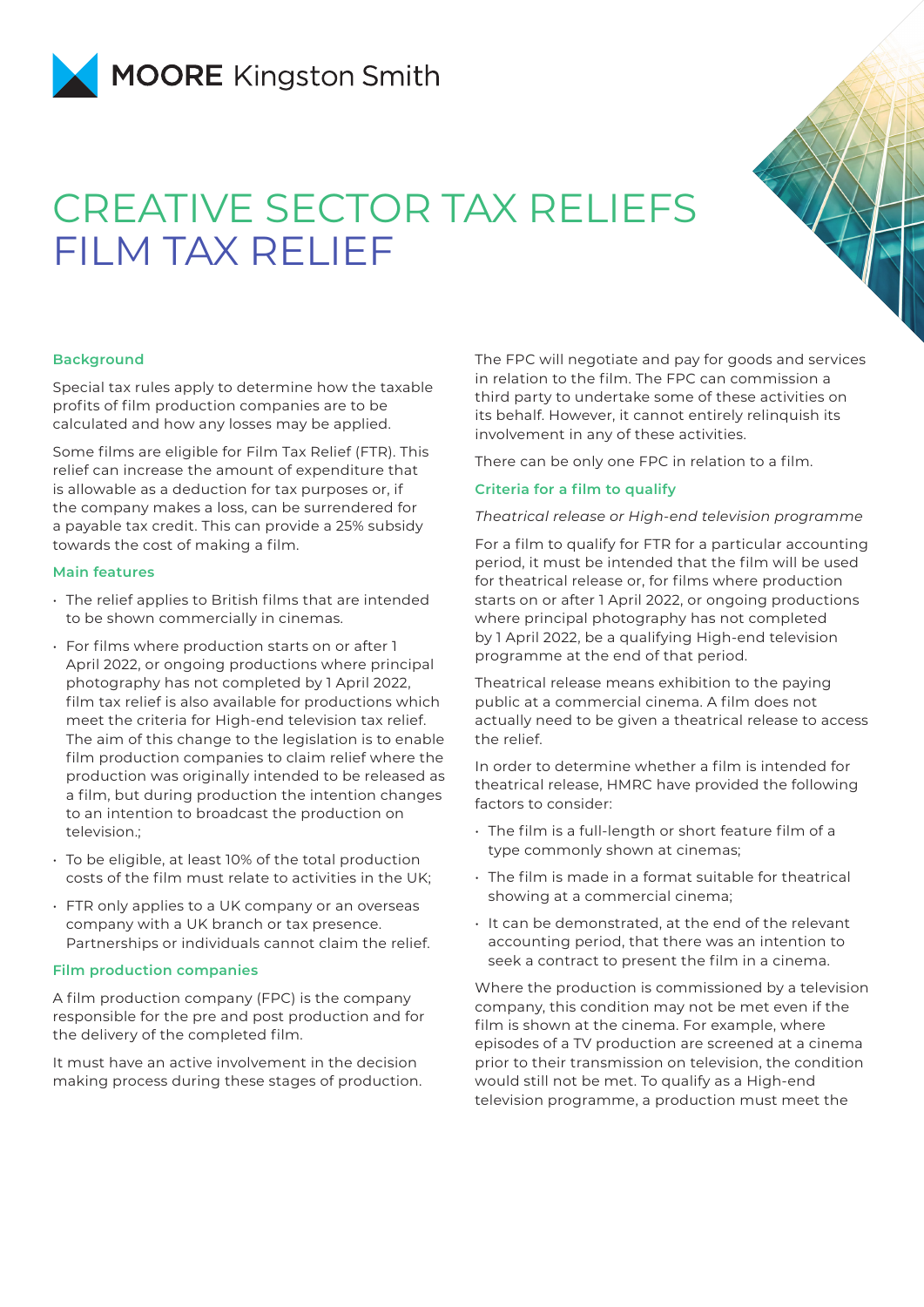# CREATIVE SECTOR TAX RELIEFS - FILM TAX RELIEF

# following criteria:

- It is a drama, a documentary, an animation or a children's programme;
- It is not excluded as being within any of the following categories:
- Advertisement or promotional programmes;
- News, current affairs or discussion programmes;
- Quiz, game, chat or similar programmes;
- Programmes including a competition or contest;
- A broadcast of a live event or performance given otherwise than for the purpose of being filmed; and
- Programmes produced for training purposes.

A children's programme is not an excluded programme if it is a quiz or game show, or includes a competition or contest, and the total price does not exceed £1,000.

- The period of time that the programme is commissioned to fill is over 30 minutes.
- The average core expenditure (see below) per hour of slot length in relation to the programmes is at least £1m.

# *Culturally British test*

The film must be formally certified as British to qualify for FTR. A film is British if it meets a "cultural test" or if it qualifies by virtue of an internationally agreed co-production treaty. The British Film Institute (BFI) administers the qualification process.

A film production company can only claim FTR if it submits a certificate from the BFI, confirming that the film is British, with its Corporation Tax return to HMRC.

A film will pass the cultural test if it is awarded 18 out of a possible 35 points. There are four categories of points:

- Cultural content (up to 18 points): this measures the British subject matter of the film;
- Cultural contribution (up to 4 points): this measures the contribution of the film to British cultural diversity, heritage and creativity;
- Cultural hubs (up to 5 points): this measures the use of the UK's filmmaking facilities;
- Cultural practitioners (up to 8 points): this measures the use of personnel with creative input.

# *Minimum UK expenditure requirement*

To be eligible for FTR, not less than 10% of the core expenditure on the film must be UK expenditure.

# **Types of qualifying expenditure**

# *Core expenditure*

A FPC can claim FTR on the lower of either:

- 80% of total core expenditure; or
- The actual UK core expenditure incurred.

Core expenditure is expenditure on activities involved in pre and post production of a film, but excludes expenditure on development and distribution, and also the costs of raising and servicing finance.

HMRC have provided guidance on how to distinguish between development and pre-production expenditure. Development expenditure is speculative and undertaken with the aim of determining whether a film is commercially feasible.

Pre-production expenditure is incurred on activities undertaken in the knowledge that a decision has been taken for the film to go ahead.

When carrying out the calculations, costs qualify as core expenditure if they are paid by the FPC within four months of the end of the period of account for which the tax relief is claimed.

# *UK expenditure*

UK expenditure means expenditure on services or goods "used or consumed" in the UK. The nationality of those providing the goods and services has no bearing on whether the expenditure qualifies as UK expenditure. The "used or consumed" test does not focus on the supplier of goods and services but instead concentrates on the recipient or customer as the means of determining UK expenditure.

In order to determine whether an item of expenditure incurred in relation to a film should be treated as UK expenditure, it is necessary to establish:

- The nature of the specific goods or services in question; and
- The place where the recipient uses or consumes those goods and services.

# **How is relief given?**

The costs of production of the film incurred by the FPC will be deductible from the total estimated